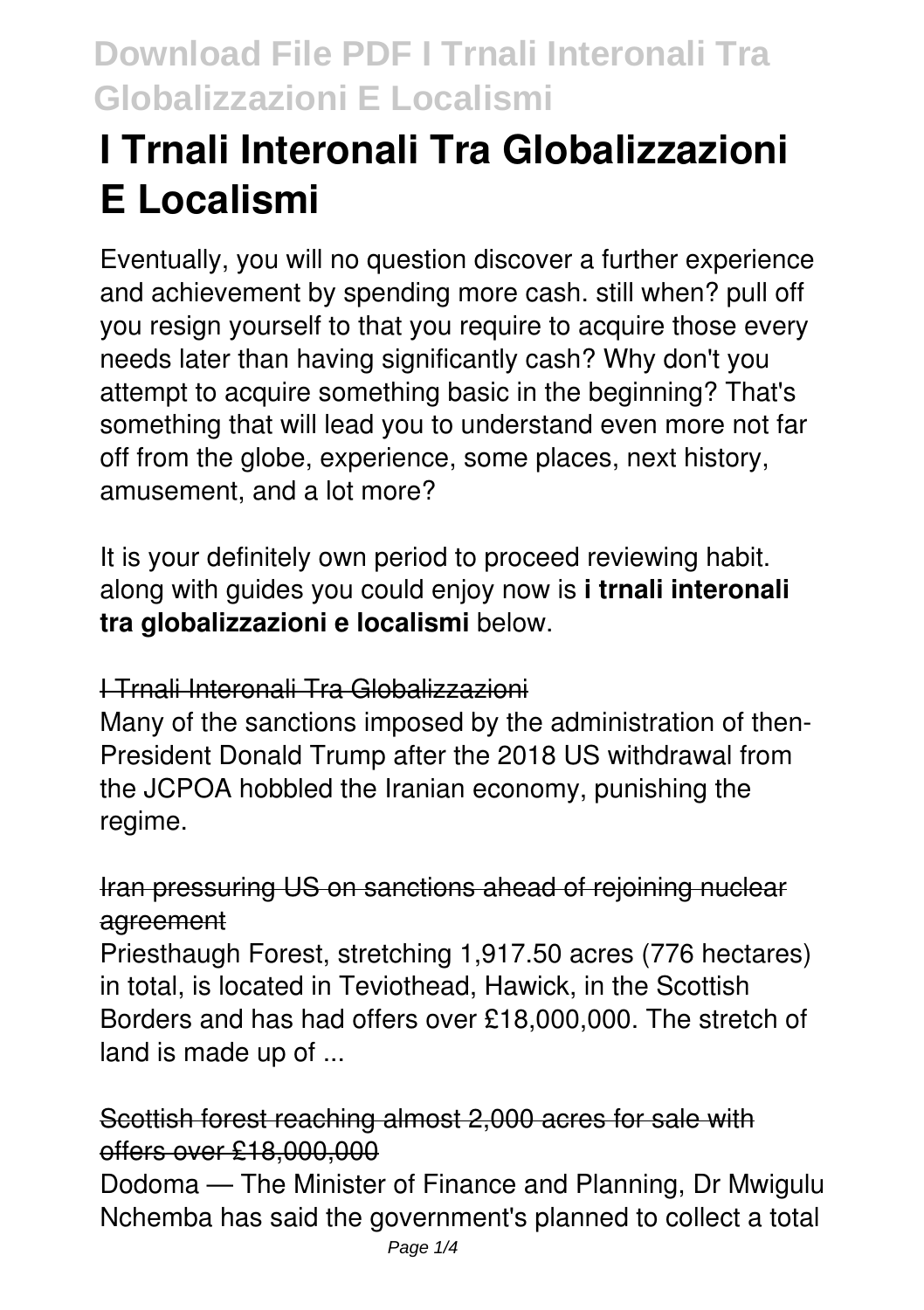# **Download File PDF I Trnali Interonali Tra Globalizzazioni E Localismi**

of Sh34.88 trillion from all internal and external sources fell short by 13 ...

Tanzania Government Has Collected Sh24.5 Trillion of Targeted Revenue By April 2021

Once again, President Joe Biden's HHS is canceling another one of former President Donald Trump's ill-fated plans to lower prescription drug costs. Back in September, Trump's HHS issued two requests ...

HHS withdraws Trump-era plan to allow more personal drug, insulin imports

Pursuant to Regulation 33 of the securities and Exchange Board of lndia (Listing obligations and Disclosure Requirements) Regulations, 2015 ("Regulations,''), we enclose hereto, for your ...

#### SUBMISSION OF STANDALONE AUDITED FINANCIAL RESULT OF SUNRISE INDUSTRIAL TRA...

The TRA has mentioned in its statement on August 1, 2016 that in the UAE, VPN may be used by the companies, institutions and banks for internal purposes," said Ashish Mehta, founder and managing ...

UAE: Is it legal to use VPNs to download content? The last big piece of the data package that Sanofi and AstraZeneca needed to file their RSV antibody with the FDA is now in. In a Phase II/III trial involving babies who were born preterm or had ...

Sanofi, AstraZeneca mark big leap toward filing of RSV drug in 2022, with safety data in hand to challenge Synagis TRA for nonbovine left internal carotid disease is more challenging due to the unfayorable take-off of the left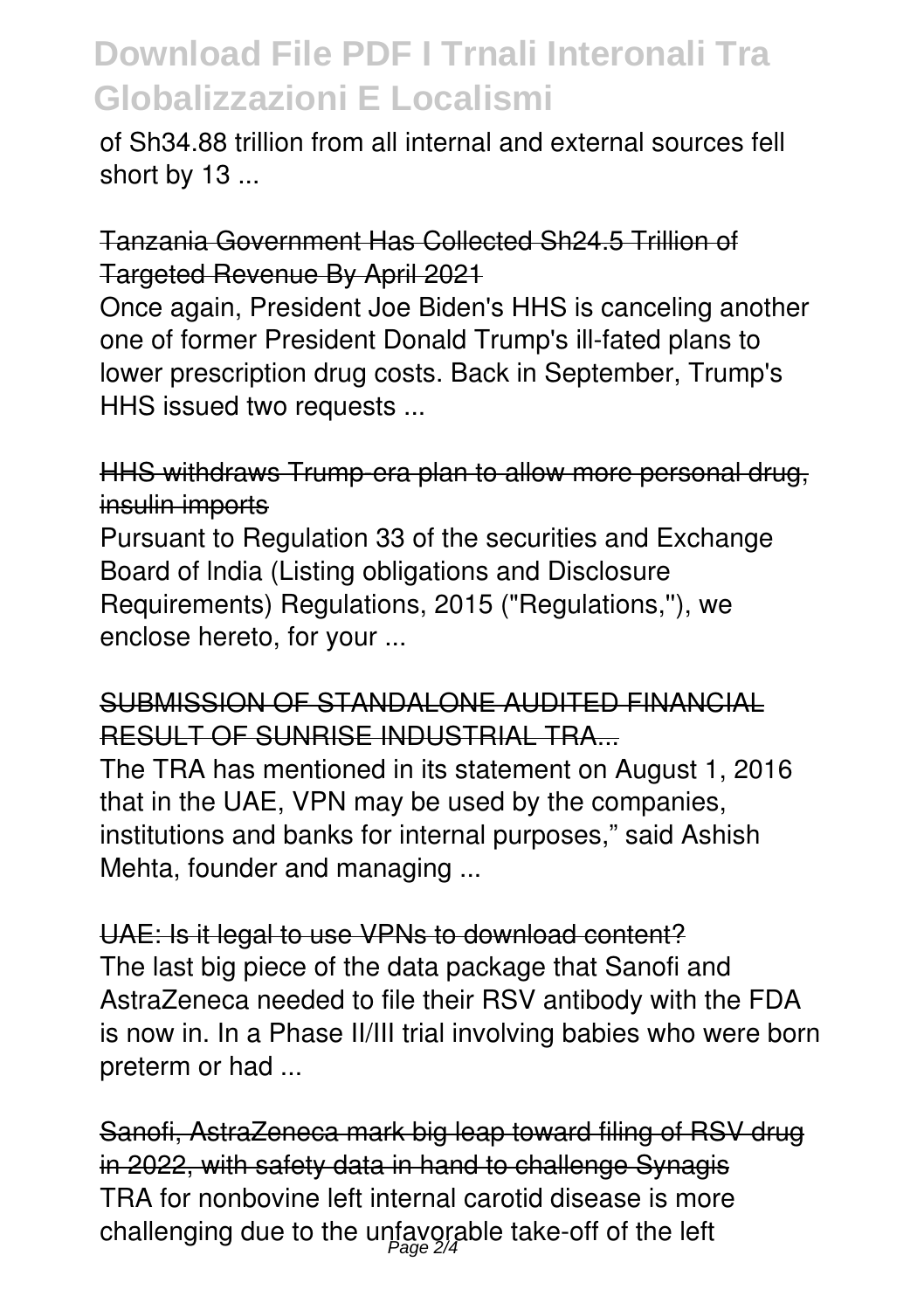# **Download File PDF I Trnali Interonali Tra Globalizzazioni E Localismi**

common carotid. [10–12] The acute angle results in poor inferior support for the ...

#### Transradial Carotid Artery Stenting

The north central province of Thanh Hoa recently announced 24 products meeting standards of its "One Commune-One Product" (OCOP) programme, raising the total number of such products to 76.

Thanh Hoa has 24 more provincial-level OCOP products Fiske will lead Royal Caribbean Group's global communications strategy and will be responsible for developing and executing all communications with internal and external stakeholders. "Ro's strong ...

#### Royal Caribbean Group Names Rosanna Fiske to Lead Global Corporate Communications

The TRA has mentioned in its statement on August 1, 2016, that in the UAE, VPN may be used by companies, institutions and banks for internal purposes. The usage of VPN technology for illegal means ...

VoIP in the UAE: Can I be jailed for using VPN services? It is alleged in this complaint that throughout the Class Period, Danimer made materially misleading and false statements and/or failed to disclose that: (1) Danimer's internal controls were ...

Danimer Scientific, Inc. Investors: Last Days to Participate Actively in the Class Action Lawsuit; Portnoy Law Firm The TRA has mentioned in its statement on August 1, 2016 that in the UAE, VPN may be used by the companies, institutions and banks for internal purposes," said Ashish Mehta, founder and managing...